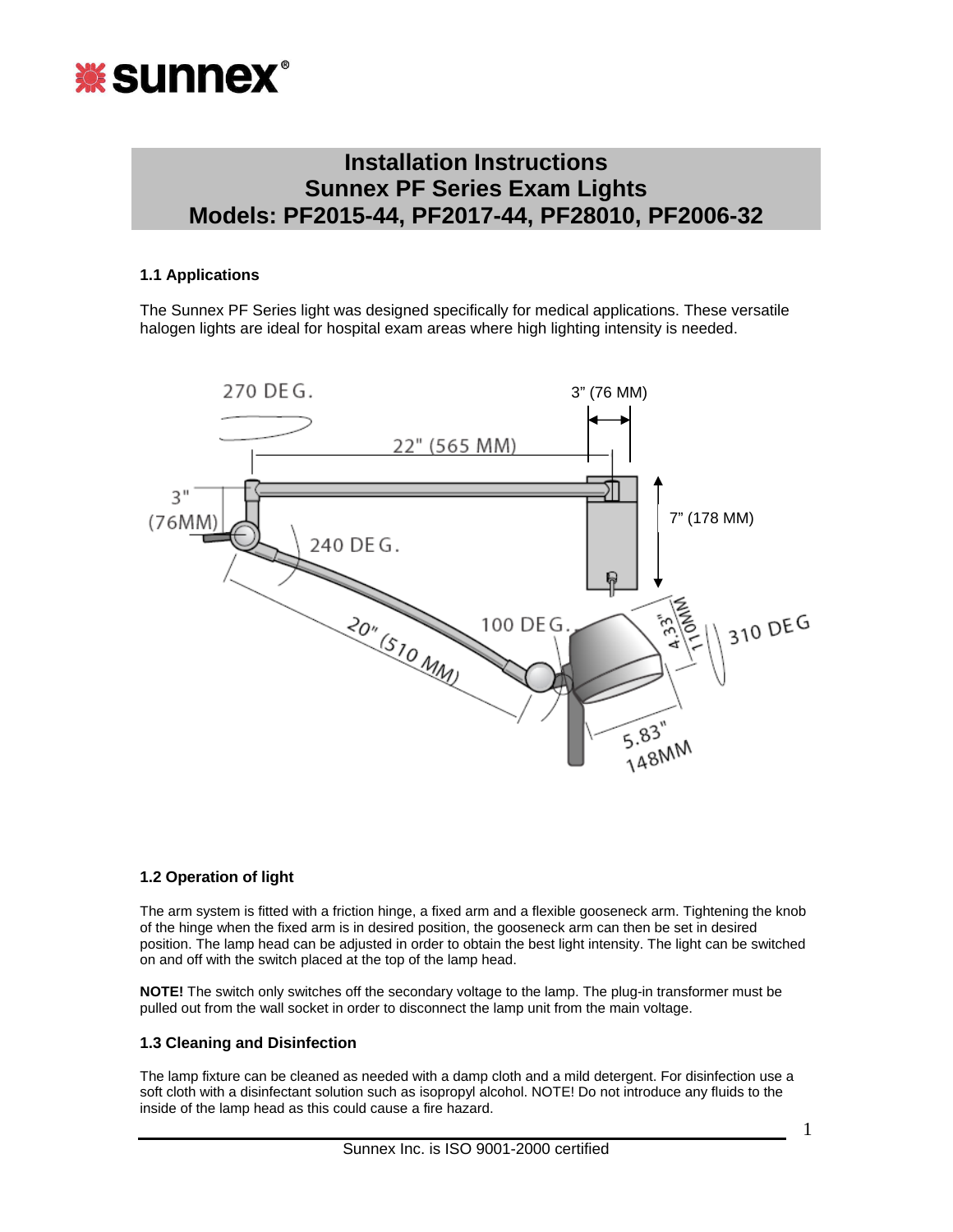

The glass lens can be cleaned with a damp cloth and a mild detergent and inside part of the lens can be easily cleaned with Q-tips.

#### **1.4 Service**

The transformer, cold light reflector, and mounting parts can be replaced by the user, see section 3. All other service can only be carried out by Sunnex. Only original parts must be used, if not the technical characteristics of the lamp might be changed.

#### **2. Technical Data**

#### **2.1 Manufacturer**

| Sales office             | <b>Production Facility</b> |  |
|--------------------------|----------------------------|--|
| Sunnex, Inc.             | Sunnex, Inc.               |  |
| 3 Huron Drive            | 3 Huron Drive              |  |
| Natick, MA 01760, USA    | Natick, MA 01760, USA      |  |
| Phone: 508-651-0009      | Phone: 508-651-0009        |  |
| Fax: 508-651-0099        | Fax: 508-651-0099          |  |
| Email: sunnex@sunnex.com | Email: sunnex@sunnex.com   |  |

#### **2.2 Technical Data**

| Main Voltage   | 120VAC 60Hz                                              |
|----------------|----------------------------------------------------------|
| Nominal effect | 60W                                                      |
| Transformer    | Plug-in transformer<br>INPUT: 120VAC, 60Hz OUTPUT: 12VAC |
| <b>Bulb</b>    | 12V/50W/SP                                               |

Only original accessories must be used with PF light. The PF light is equipped with a rocker ON-OFF switch on the lamp head that should be used to turn the light ON and OFF.

The complete light must be recycled in accordance with WEEE standard.

#### **2.3 Transportation and Storage**

This light is packaged in card board and should be transported protected from moisture. The light should be stored in a dry environment and room temperature.

Transportation and storage temperature: -5°F / -20°C to 140°F / 60°C

Humidity < 95%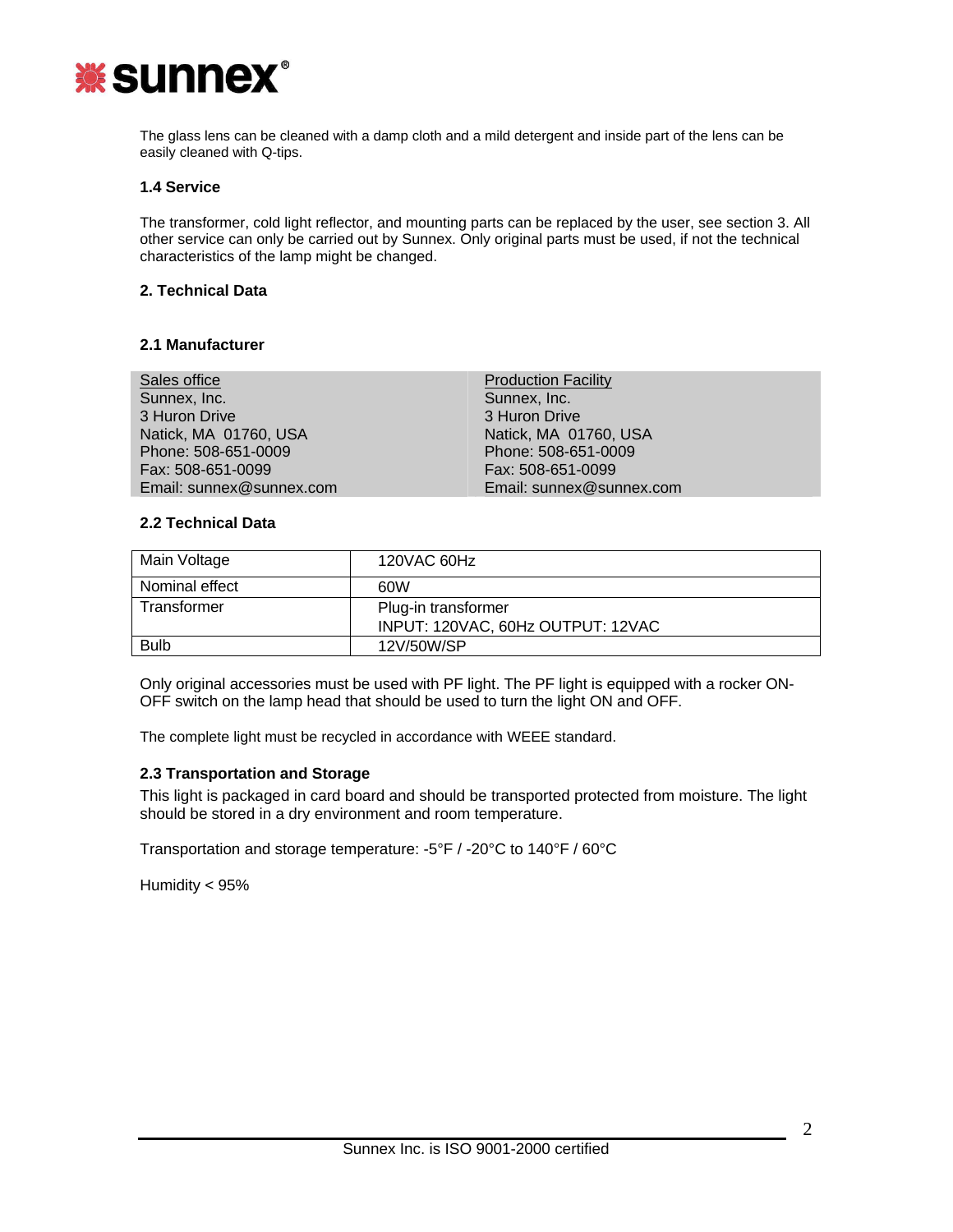

# **3. Bulb Replacement**



- 1. 50W Halogen MR16 bulb, part#: 32146
- 2. Lens, part#: 32140
- 3. O-Ring, part#: 32135
- 4. Lens Cover, part#: 32141
- 5. Lens Cover screws T10 Torx head, part#: 32142

1. Unplug lamp from power source and wait at least one hour for lamp to cool.

2. Remove the three small Torx head screws (5) and remove the lens (2), o-ring (3) and lens cover (4).

3. Grip bulb (1) and firmly pull straight out from the bulb socket on the lamp back

4. Align the pins of the new bulb with the pin holes in the bulb socket and firmly push the new bulb straight into socket. **Note! Do not touch the halogen bulb with bare fingers as dirt and oil from hands could cause a fire hazard.**

5. Reposition lampshade and components on lamp back. Align the three screw holes in the lamp back and shade. Reinstall the three screws and securely tighten them.

#### **4. Mounting Instructions**

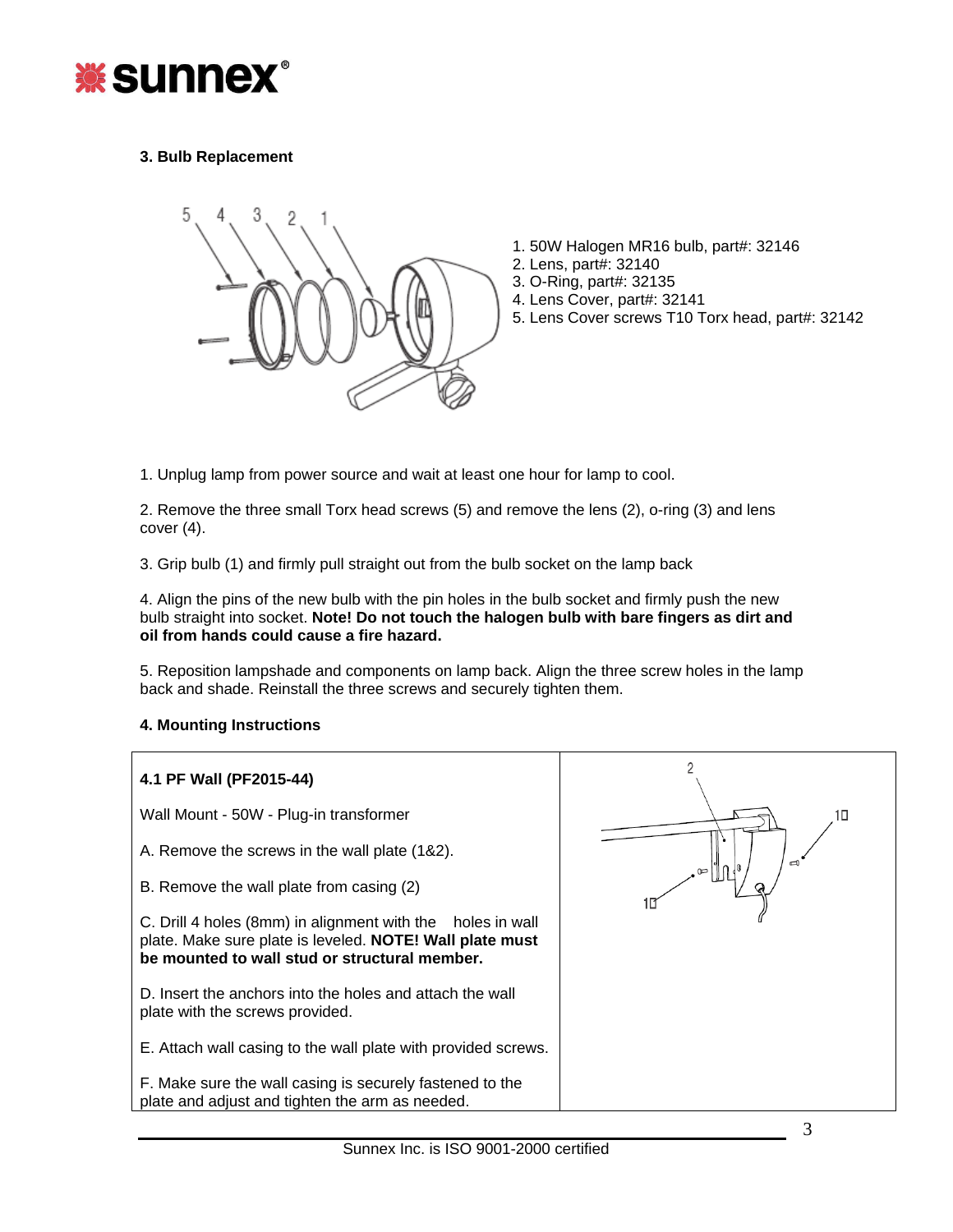



**CAUTION! The arm is equipped with friction joints. Do not tighten the joints excessively as this will cause uneven movement and could damage the arm.** 

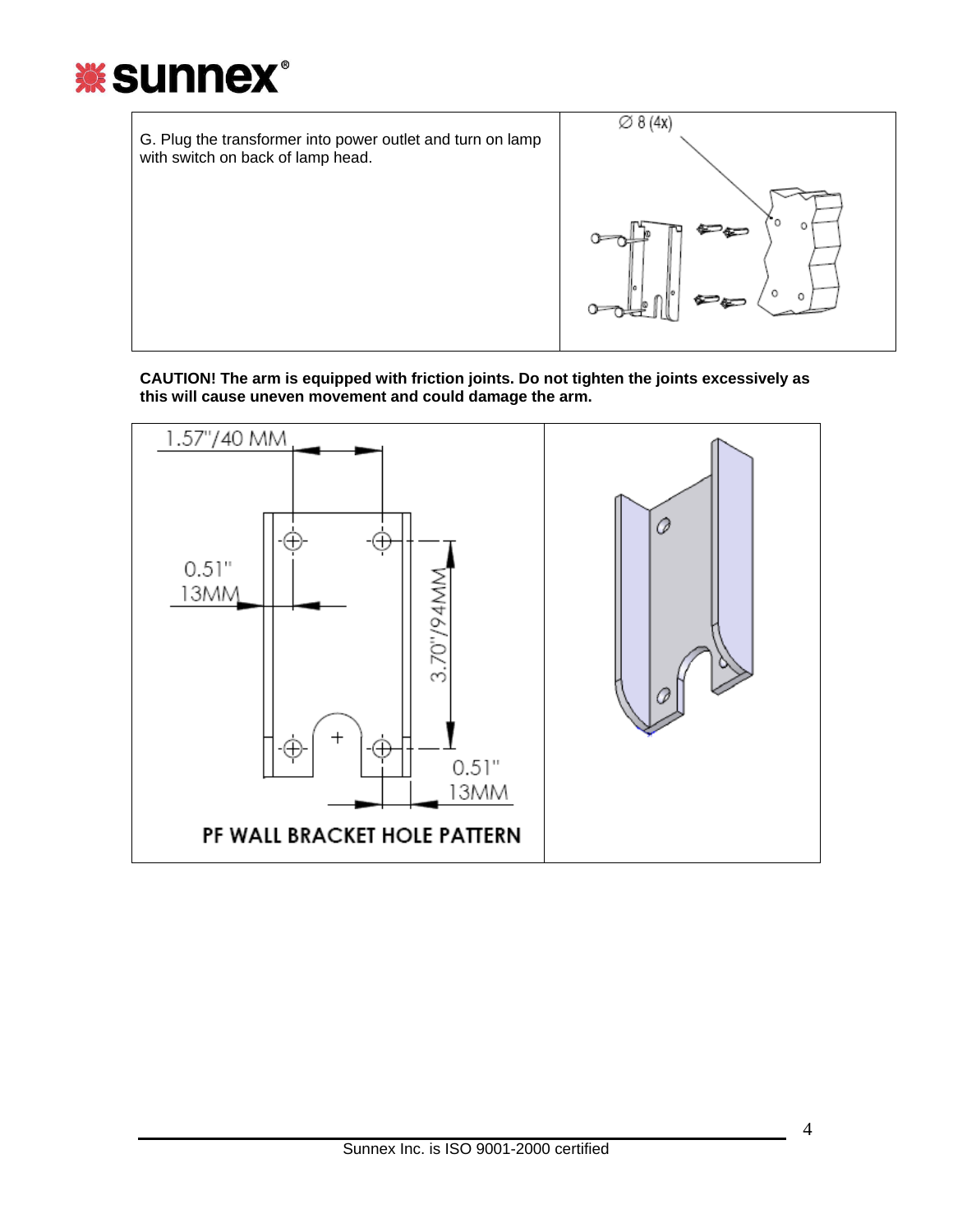

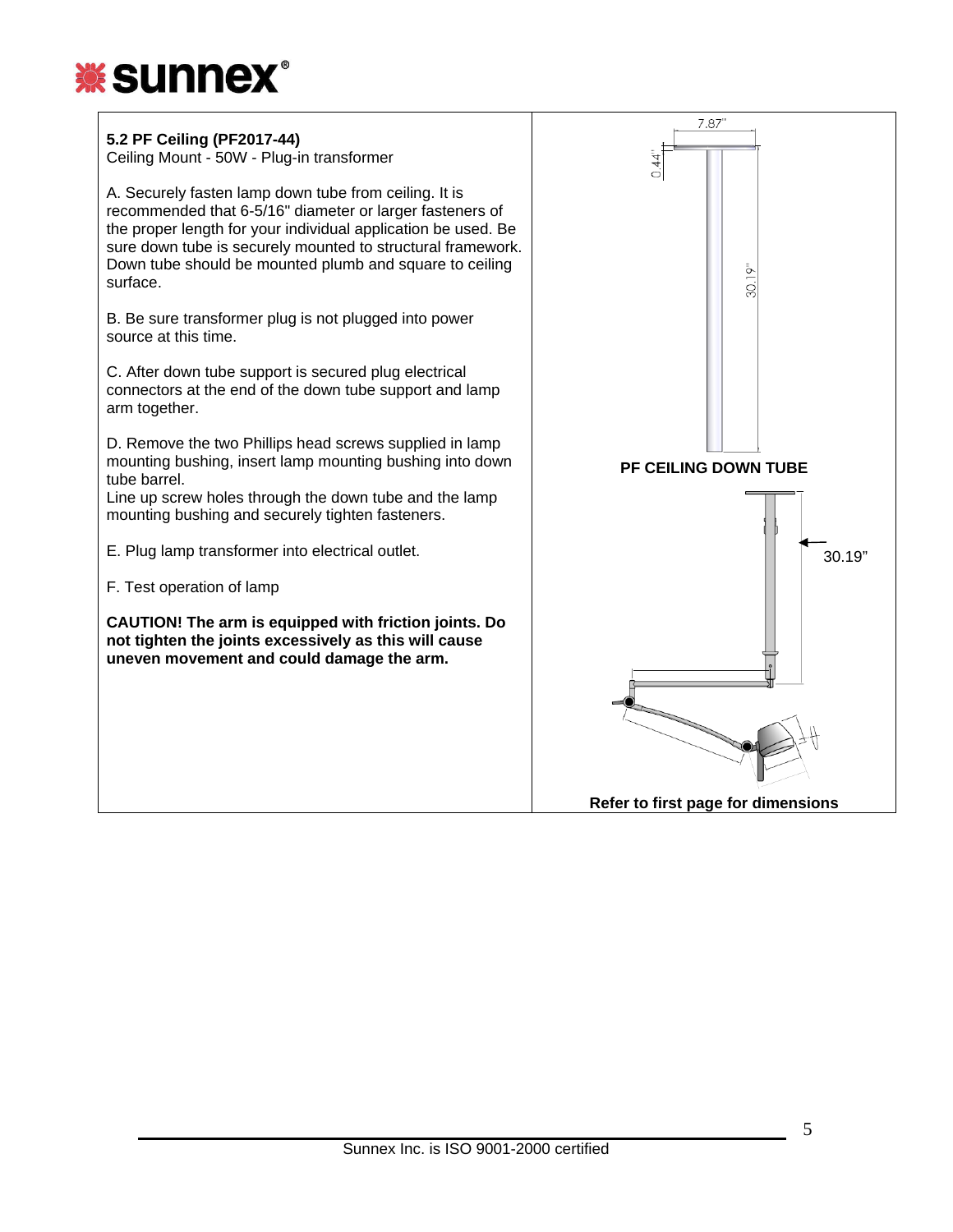





## **5.3 PF Mobile (PF2006-32)**

Mobile caster base - 50W

A. Place the pole (2) in the center housing (4)

B. Press down until you feel resistance. Assemble the clamp plate (5) using the provided screw (7) and washer (6). Do not tighten the screw. The teeth on the plate should face inwards.

C. Insert each of the 5 legs into the center housing, and place the 2 lockable casters on opposite sides.

D. Tighten the screw (7). Secure the legs in the housing by lining up the teeth on the clamp plate (5) with the holes in the legs.

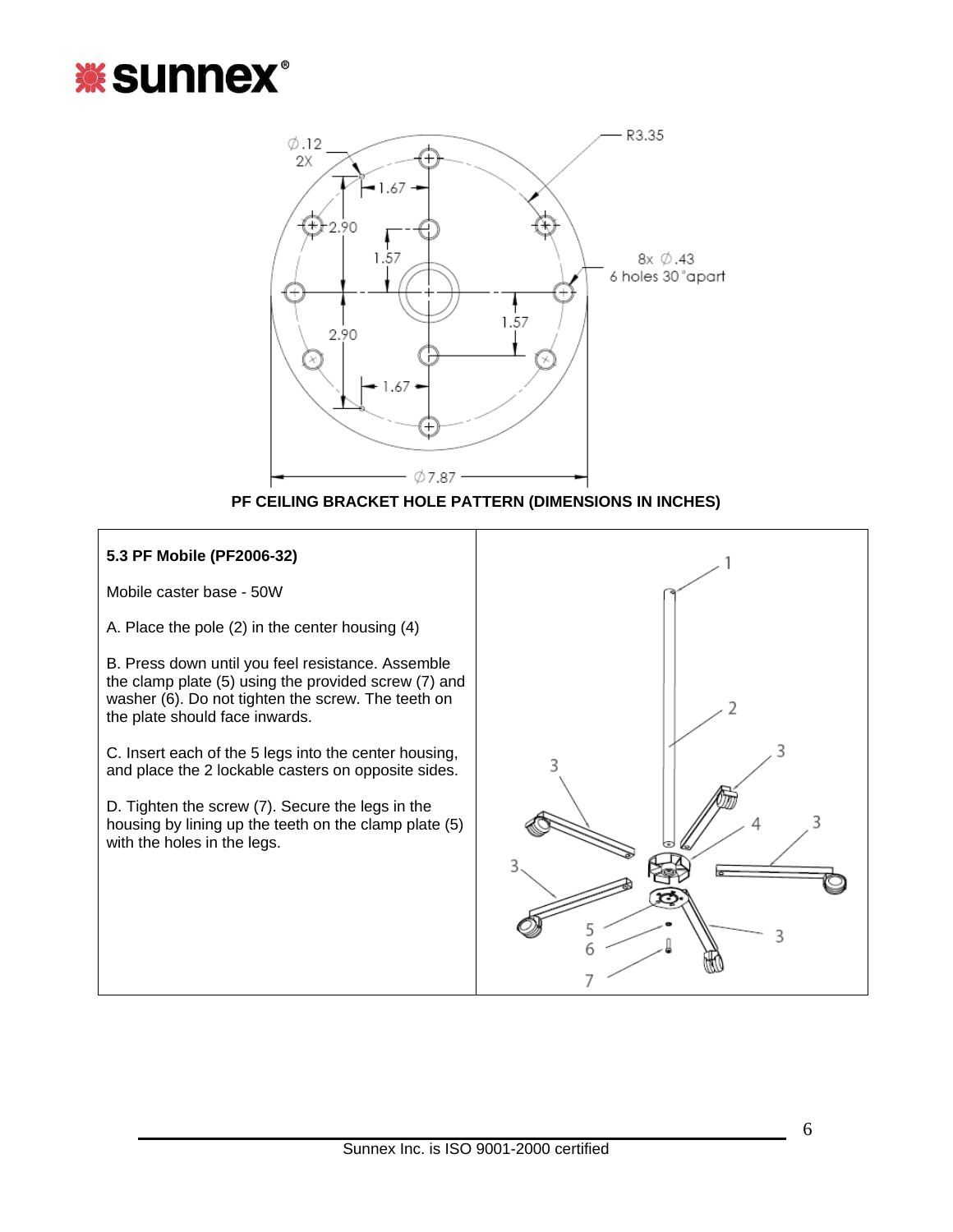

Insert Arm Assembly into caster pole

A. Loosen the set screw in the pole. Insert the stem of the light fixture arm into the pole and tighten the set screw until you feel resistance.

B. Verify that the arm is securely locked in the pole.

C. Turn on the light by pushing rocker switch on back of lamp